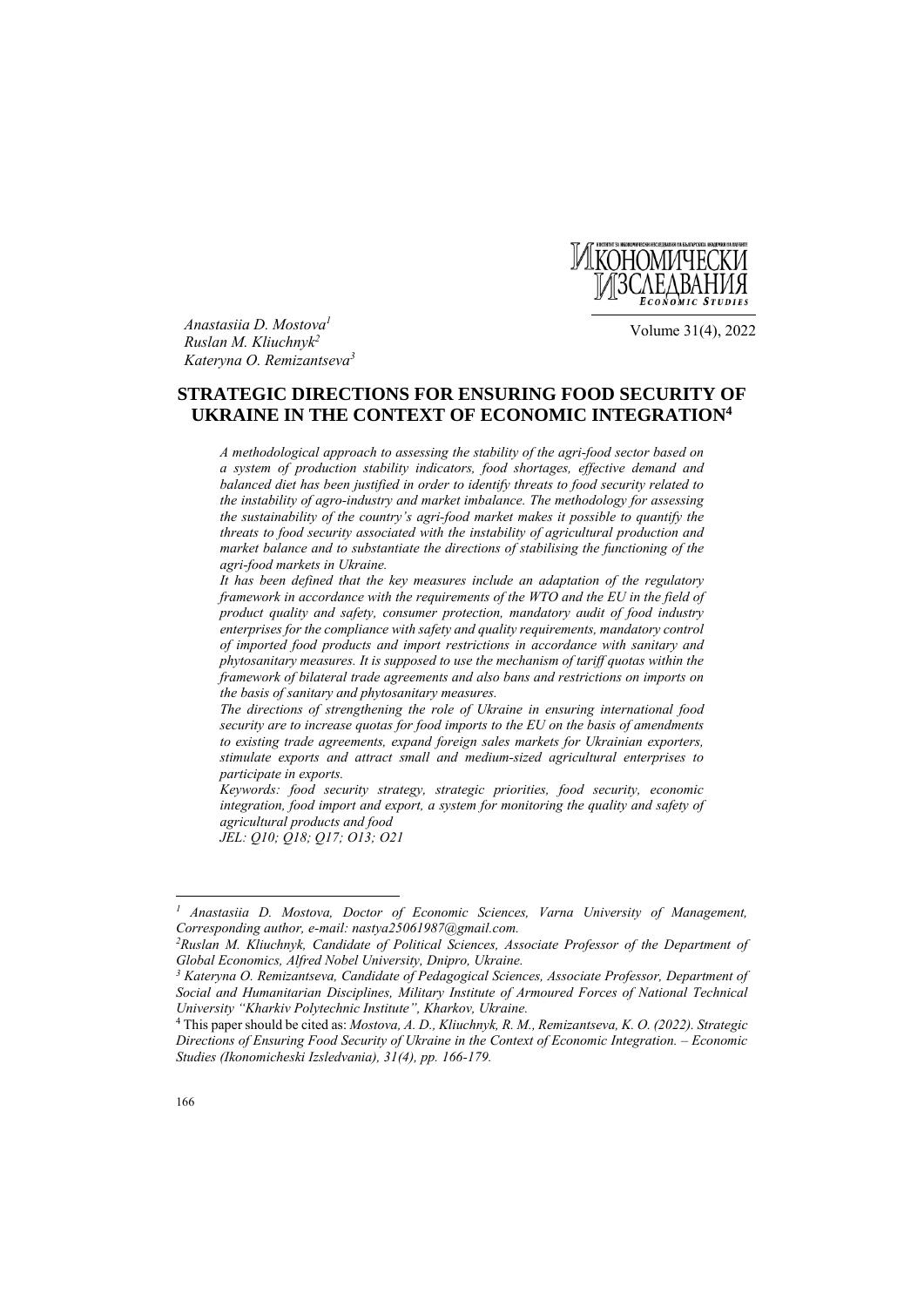*– Economic Studies Journal (Ikonomicheski Izsledvania), 31(4), pp. 166-179.* 

### **1. Introduction**

Recent years have seen the processes of globalisation to increasingly affect the food security of the state. The dependence of Ukraine's food security on the development of integration processes is due to both the geopolitical position and the significant potential of the agricultural sector of the economy. Therefore, the food security strategy should be implemented through effective government policy and the establishment of priorities for mutually beneficial cooperation with developed countries and the introduction of interstate standards. Integration of Ukraine with the countries of the European Union is especially important to ensure food security. European standards in the food sector serve as an example of the modernisation of public administration mechanisms and the development of the agricultural sector in Ukraine (Mostova, 2019). However, in recent years, despite significant shifts in the direction of European integration, the state management of the domestic agricultural sector is still characterised by insufficient coordination with European states and a lack of consistency in addressing strategic food security issues. The consequences of the issues identified include isolation of the European market from the products of the domestic agricultural sector, the lack of a comprehensive increase in the quality standards of Ukrainian production, increased import dependence on certain food products, which poses threats to the food security of Ukraine.

Therefore, the key strategic direction to ensure food security in the context of European integration of the agricultural sector should be the interstate coordination in the management of the industry within the framework of common European standards. It is the experience of the EU that is indicative of reforming the domestic agricultural sector and solving strategic issues of ensuring food security at the level of the member states and at the supranational level. When concluding the Association Agreement with the EU and the further acquisition by Ukraine of the full membership in the EU, the emphasis of ensuring food security should be set precisely on guaranteeing food independence, self-sufficiency and food quality and safety.

### **2. Background Paper**

The scientific category "food security" in world practice reflects the state of the world food market, the food supply of the state or the union of states. The initial principles and approaches to define food security have been related to the food problem and global eradication of hunger. The Universal Declaration of Human Rights, adopted by the Resolution 217 A (III) of the UN General Assembly on 10 December 1948, testifies that everyone has the right to a standard of living adequate for the health and well-being of himself and of his family, including food, clothing, housing and medical care and necessary social services (Universal Declaration of Human Rights, 1948).

The right to adequate nutrition was enshrined in the Universal Declaration of Human Rights, adopted by the UN in 1948, which became the basis for further UN international legal instruments in the field of human rights.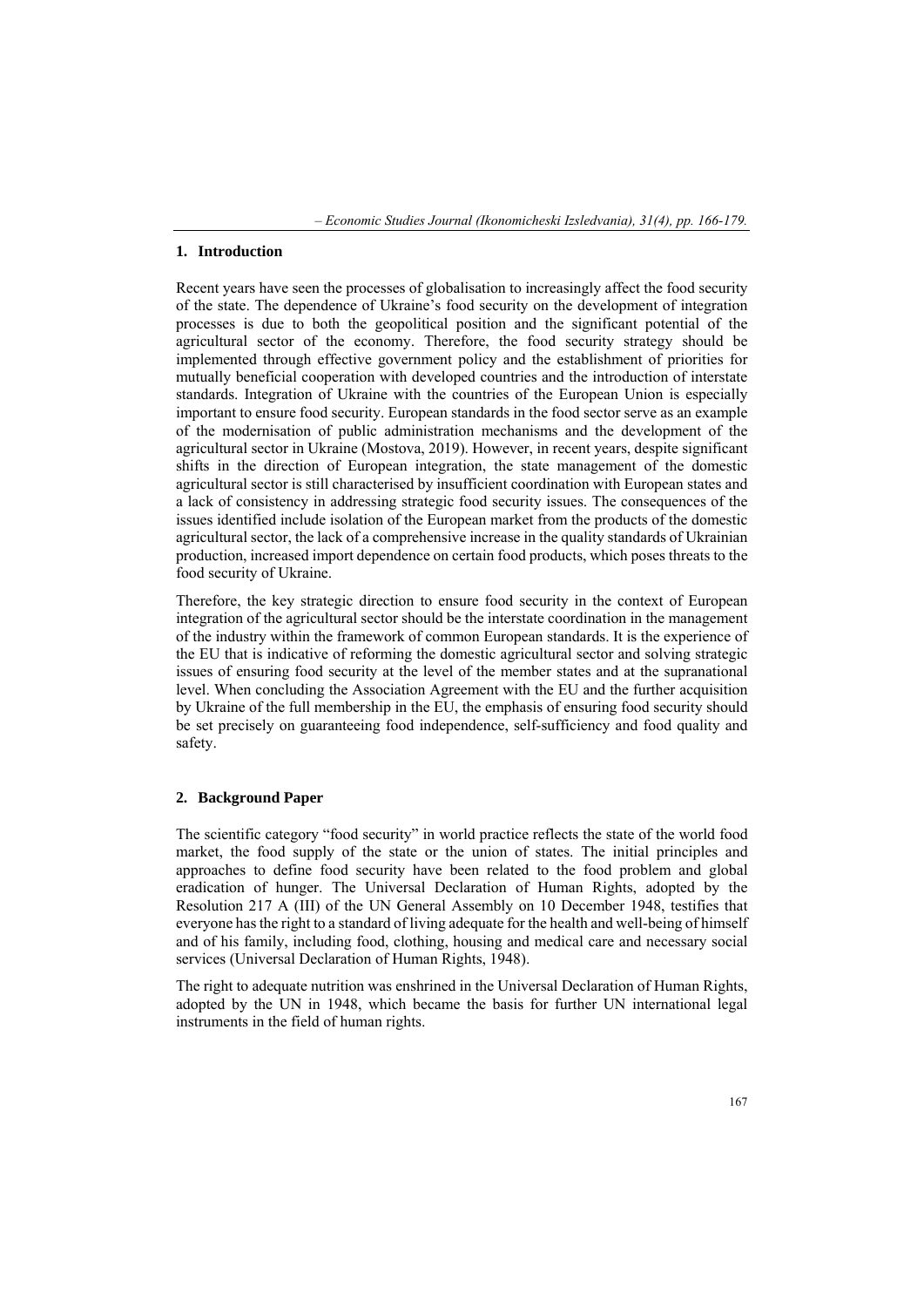The International Covenant on Economic, Social and Cultural Rights, adopted by UN General Assembly Resolution 2200 A (XXI) of 16 December 1966, defines food security as the right of everyone to an adequate standard of living for himself and his family, including adequate nutrition, clothing and housing, and the steady improvement of living conditions, and characterises the fundamental right of everyone to be free from hunger (International Covenant on Economic, 1966).

The introduction of the "food security" concept into international practice has been caused by the problem of food supply associated with the grain crisis in the World of 1972-1973. In 1974, the UN General Assembly officially declared the term "World Food Security", which meant ensuring stability in food markets and the availability of basic food products for all countries of the World (Universal Declaration on the Eradication of Hunger and Malnutrition, 1974, pp. 175-176). Later, in the 80s of the XX century, food security was not only about ensuring the availability and stable availability of food in the World, but also the sufficiency of food to enable people to lead an active and healthy life.

The "Food Security" concept was introduced into international scientific and political circulation in 1974, after the grain crisis of 1972-1973, by the UN General Assembly in the Universal Declaration on the Eradication of Hunger and Malnutrition (Universal Declaration on the Eradication of Hunger and Malnutrition, 1974) and the Resolution "International Commitments to Food Security in the World".

The Rome Declarations on World Food Security (1996, 2009) have established an international legal framework to ensure the right of everyone to have physical and economic access to safe and nutritious food sufficient to maintain and restore health, to lead an active and healthy life (Declaration of the world summit, 2009).

FAO enshrines a modern approach to defining national food security, which means state policy aimed at achieving the maximum level of food self-sufficiency by increasing its production, improving food supply, ensuring balanced consumption, protecting consumer rights, eradicating malnutrition and hunger (FAO, 1996; Voluntary guidelines to support, 2004).

The studies of Western economists often consider the problem of food security only at the international level, not counting the national or regional aspects (Policy and development, 2001, p. 23). Food security is defined as the state of the economy, which ensures the achievement by all residents at any time of the guaranteed access to food in the amount necessary for an active healthy lifestyle (Conway, Barber, 1990, p. 52). Scientists consider food security in the context of the dependence of a person, family, social group on what they can acquire to meet their nutritional needs (Sen, 1981, p. 131). Other scientists have studied food security from the point of view of public administration and the relationship between the influence of the country's natural and climatic conditions on the physical and economic availability of food (Peacock, 2012; Roberts, 2021; Rosegrant, 2015). It is worth to separately concern a number of scientific studies devoted to the formation of the strategy and policy of food security of the EU countries. The Common Agricultural Policy provides balanced regulation and support of the food market at the national and supranational levels, aimed at maintaining an adequate level of food security through an effective system of methods and mechanisms to protect against cheap imports and support agricultural production and food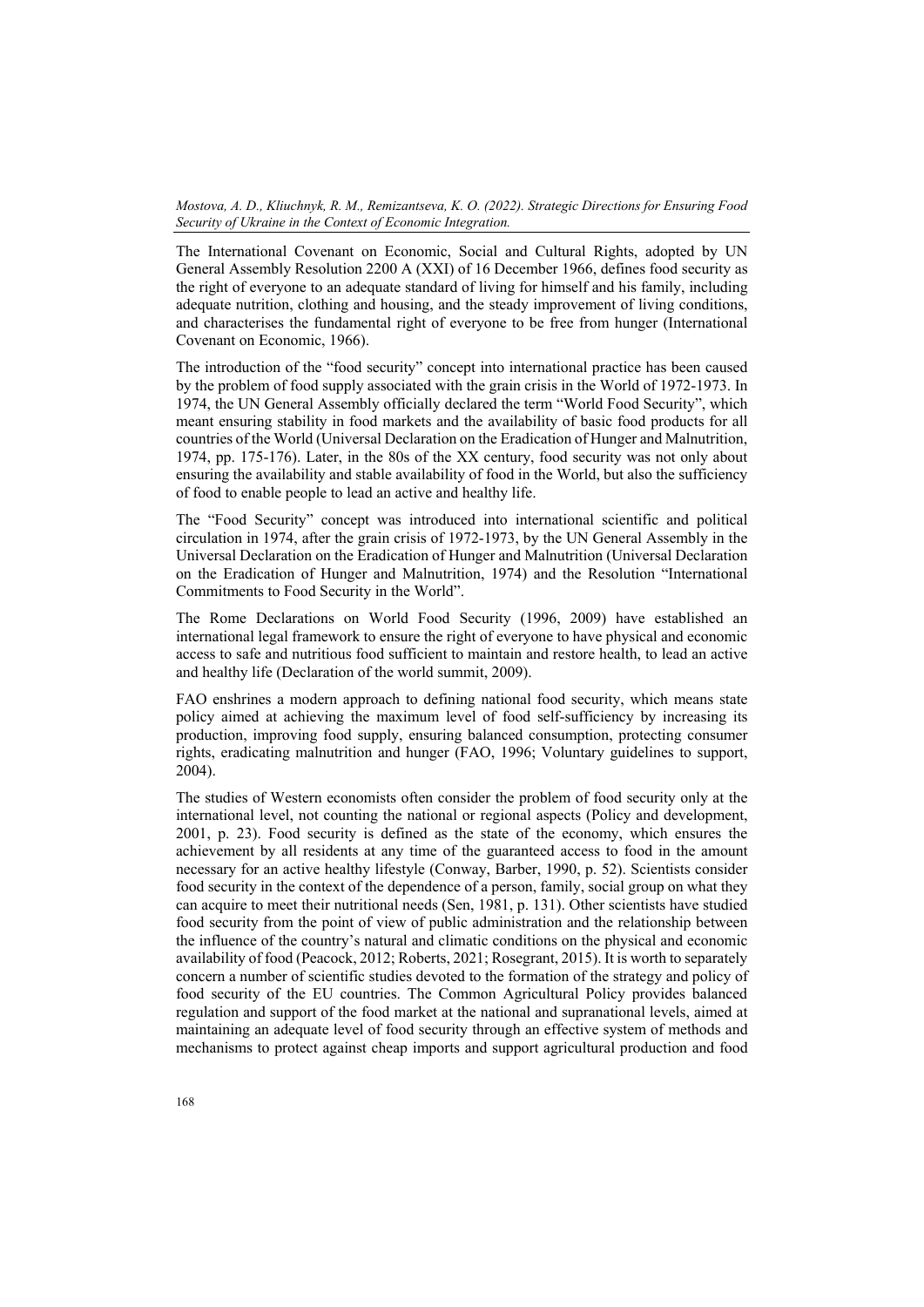exports (Candel, et al., 2014). The strategic directions of state regulation to ensure food security in the EU, cover the creation of a single food market (Keane, 2016; Quiroga, et al., 2017; Candel, Daugbjerg, 2020).

Researchers Aiyar A., Pingali P., Béné C. and others (Aiyar, Pingali, 2020; Béné, 2020) have studied modern challenges and threats to food security in the context of globalisation of economic processes and a pandemic. The issues of population food supply in the context of strengthening innovative development have been considered in the scientific works by Stephens, E. C., Jones, A. D., Parsons, D., Candel, J., Daugbjerg, C. (Stephens et al., 2018; Candel, Daugbjerg, 2020).

Foreign experts have not fully disclosed the issues related to the essence of food security as an object of strategic planning, as well as the ways to solve the problem of its unsatisfactory state, which is explained by the approach to the study of this phenomenon at the world level and the failure to take into account the specifics of the formation of economic development strategies and national agricultural production in individual countries.

Thus, foreign scientists mainly study the issues of food security and food availability on a global scale, focusing mainly on its state and not on dynamics and factors of influence; and they leave open the issue of national food security and its strategic security.

However, scientific literature and international legislative documents do not indicate the possibility of strategic provision of food security of the state in the long term, taking into account external economic factors and integration processes. The formation of a food security strategy in Ukraine shall be linked to the corresponding development strategy of the agrarian economy sector and integration processes; it shall organically fit into the process of forming a model of socio-economic development in Ukraine and be implemented within the framework of its economic development strategy (Mostova, 2019).

## **3. Methodology**

The priority areas for ensuring food security include the achievement of an agri-food market balance in terms of supply and demand, which will ensure an adequate level of food consumption by the population. An important condition for a balanced market as a factor in ensuring food security is sustainability, which should be understood as the ability of market subjects to maintain the strategic level of production compliance and the infrastructural availability with the needs of the population for food in the context of changing environmental factors.

To identify threats to food security, associated with the instability of agricultural production and market imbalance, it has been proposed to use a methodology for assessing the agri-food market sustainability based on a system of indicators of the production sustainability, the magnitude of the threat (food shortage), the level of effective demand and balance, which makes it possible to carry out a comparative analysis of the sustainability of the market in terms of food products, regions, and identify the factors of stabilisation of the country's agrifood market.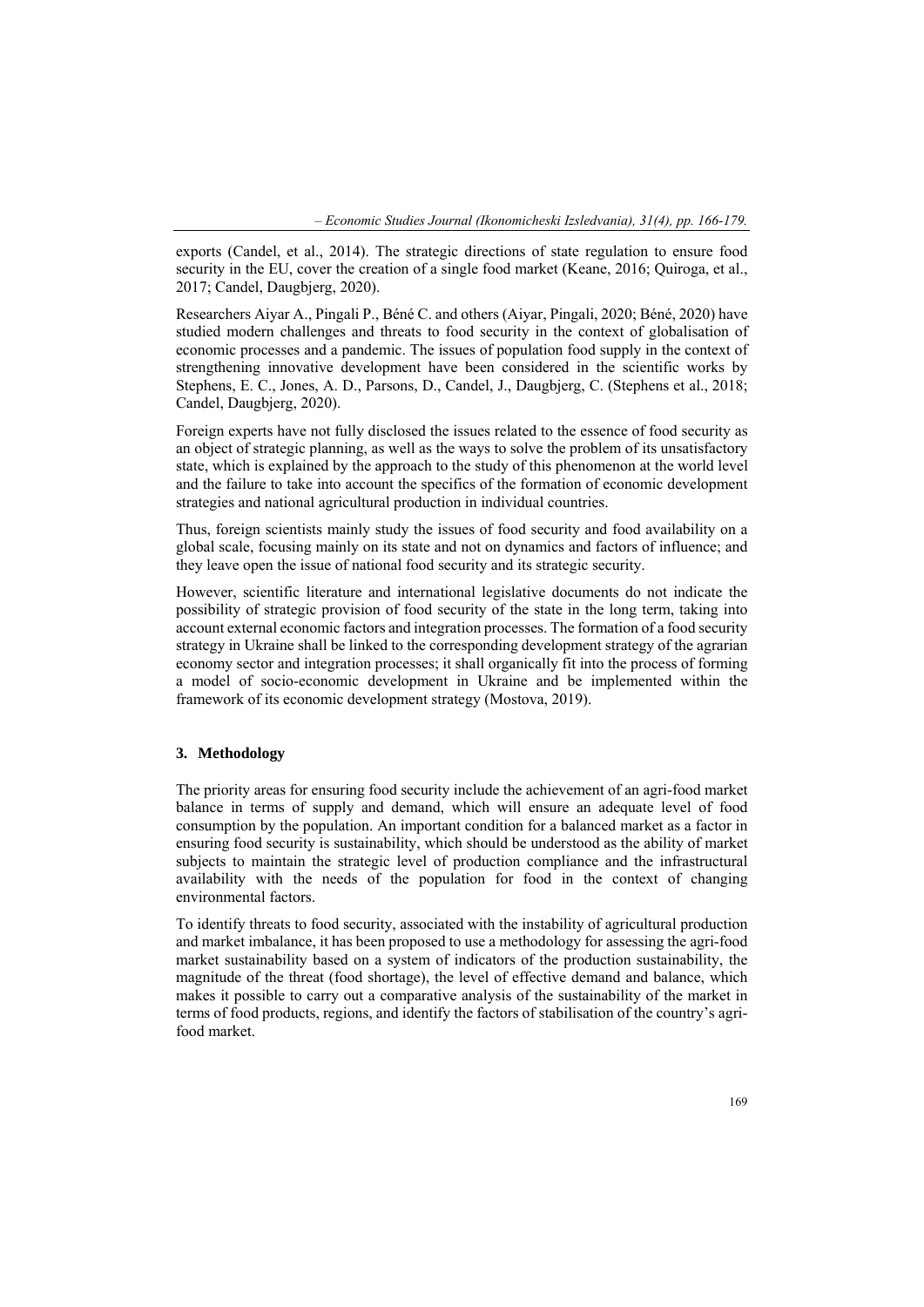The developed methodology for assessing the sustainability of the agri-food market is carried out in 3 stages and is based on determining the conditions for its formation and functioning and the actual level of sustainability according to the system of indicators (Figure 1).

Figure 1

A methodological framework for assessing the sustainability of the agri-food market in the food security system



*Source: developed by the author on the basis of Rosegrant, 2015; Aiyar and Pingali, 2020.* 

Threats to food security associated with the instability of the dynamics of agricultural production shall be identified at the first stage. The coefficient of sustainability of agricultural and food production shall be determined:

$$
K_i = \frac{P_{\min i}}{P_i} \cdot 100\%,\tag{1}
$$

where:

 $K_i$  is the stability coefficient of the *i*-type food production, %;

 $P_{\text{min}i}$  – the minimum volume of the *i*-type food production for the period;

 $\overline{P_i}$  – the average volume of food production for the researched period.

There is no normative value for this coefficient, however, if the stability of the food market is assessed on a 100 percent scale, and the greater the value of the stability coefficient in percentage, the higher the stability of the *i-*type food market will be.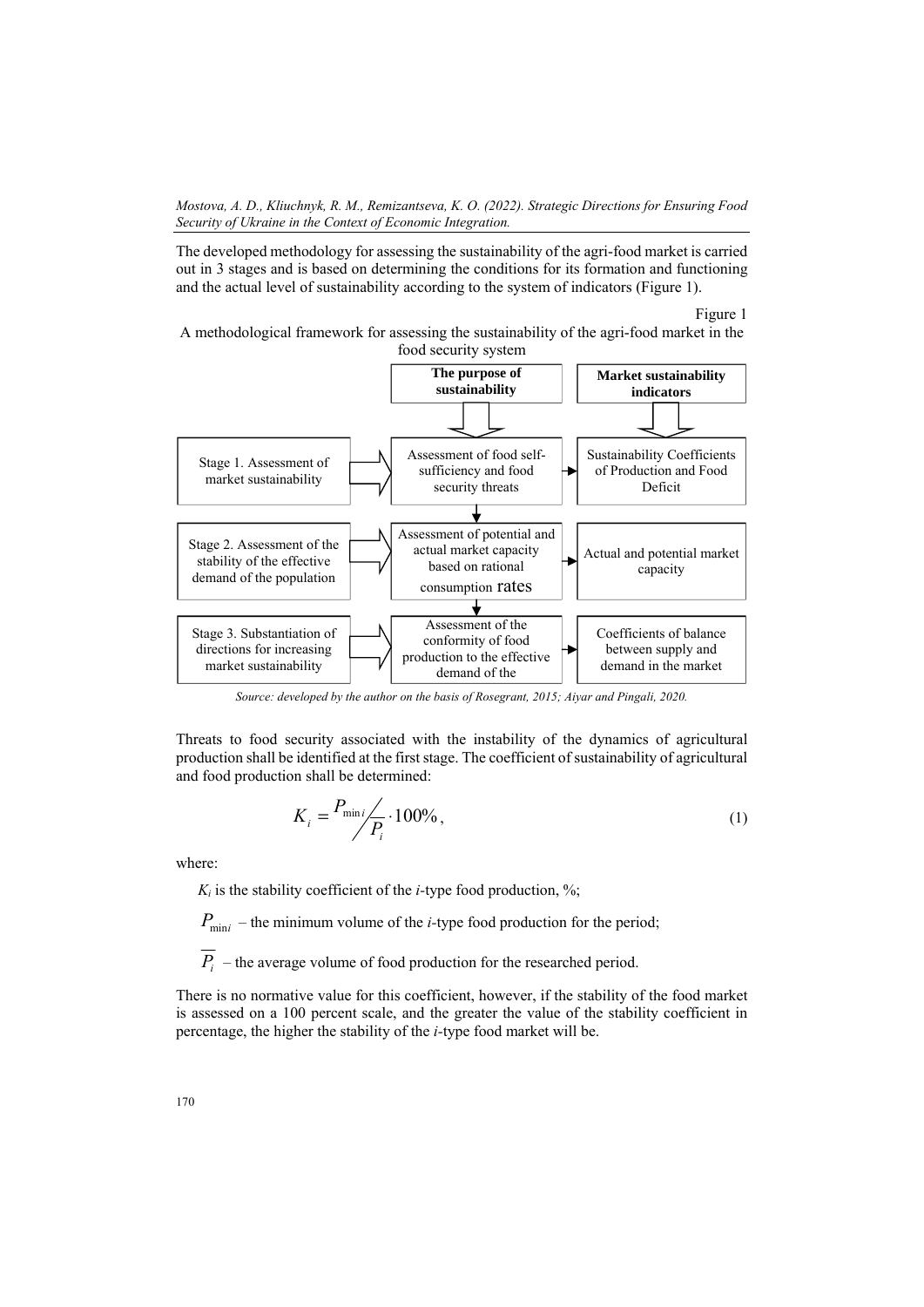The size of threats to food security due to the unstable dynamics of each type of food production shall be determined by the formula:

$$
P_i = \frac{(P_{\min i} - \overline{N_i})}{N_i} \cdot 100\%,\tag{2}
$$

where:

 $P_i$  is the level of food shortages of the *i*-type, %;

 $\overline{N_i}$  – the average volume of demand for the *i*-type food on the market in accordance with the rational level of consumption (potential market capacity) for the period.

We shall consider the level of food shortage threatening in terms of value  $P_i \leq 1$ .

Further, the assessment of effective demand shall be carried out in accordance with the volume of food production and consumer demand. The potential level of effective demand shall be estimated as the average potential food market capacity for the period under research, i.e., the product of population size and rational consumption of the *і*-type food. The actual level of demand shall be defined as the actual market capacity on average over the period researched.

Strategic directions for the development of the agri-food market shall be substantiated on the basis of the actual and potential capacity of the agri-food market and the ability of producers to maintain the supply and demand balance at the market in the long term. The next step is to assess the balance of the market based on the coefficients:

of potential demand and supply balance according to the formula:

$$
K3_i = \frac{(N_i)}{P_i},\tag{3}
$$

where  $N_i$  is potential market capacity,

and of actual supply and demand balance according to the formula:

$$
Ks_i^* = \frac{(N_i^*)}{P_i},
$$
 (4)

where  $N_i^*$  is the actual market capacity.

The food market of the *i*- type shall be considered unbalanced at  $K3_i \geq 1$  and at  $K3_i \geq 1$ , because the demand for food exceeds the volume of production in the period researched.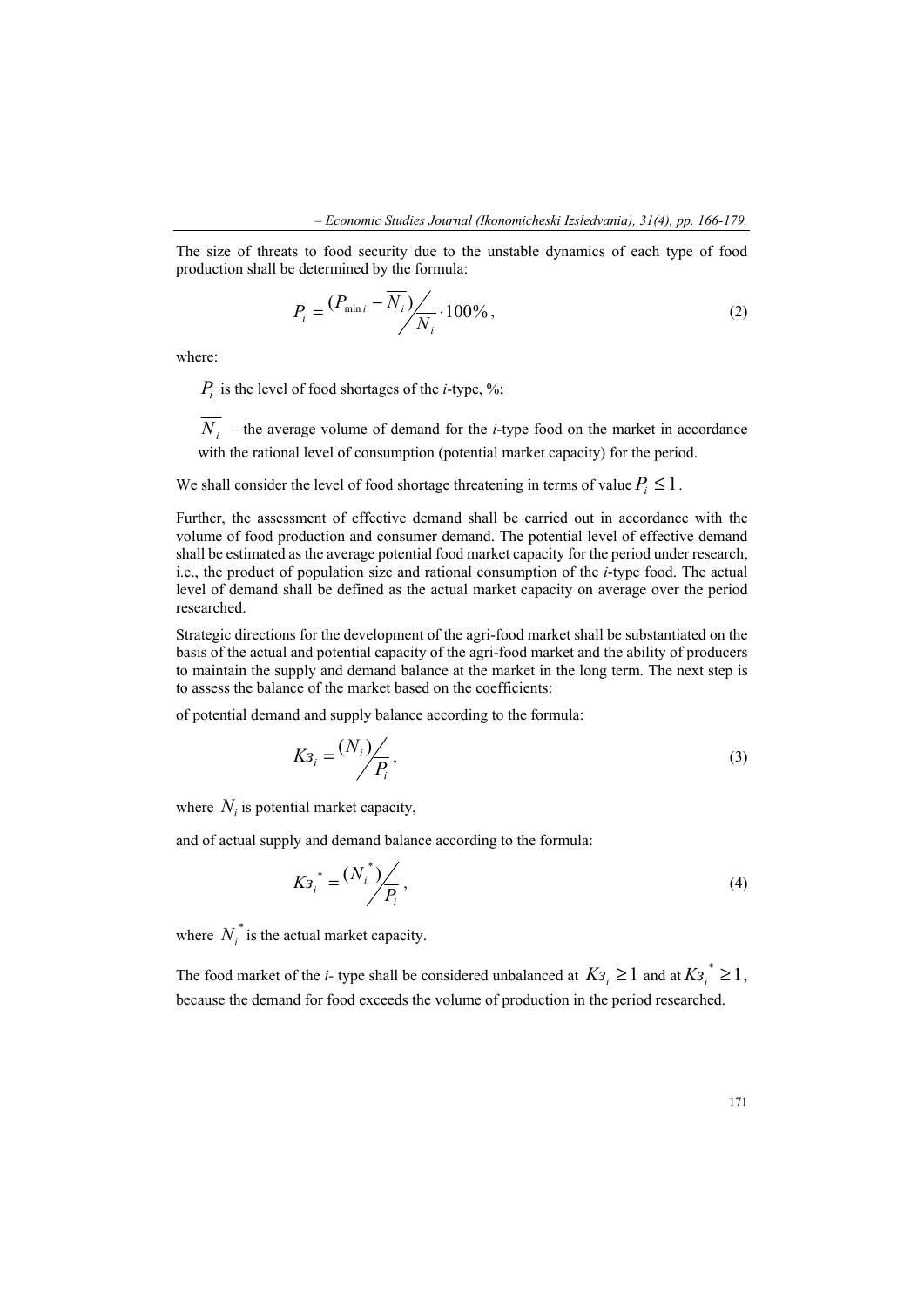#### **4. Results**

The main strategic directions for ensuring food security in Ukraine should be ensuring food independence and self-sufficiency. Food independence for certain types of food is equal to the ratio of the volume of imports and the capacity of the domestic market in physical terms and has a limiting maximum criterion at the level of 30% (Lozynska, 2007, p. 154). Food self-sufficiency is the ratio of production volumes to the domestic use of food in the territory of Ukraine. Food independence and food self-sufficiency are separate indicators of food security, showing how sensitive domestic demand is to imports and domestic production, respectively.

Analysis of food independence for all agri-food products based on the balances of food resources (Table 1) has shown that two trends can be identified in recent years:

1) decreased food independence and increased import expansion (2010-2015);

2) increased food independence and reduced level of import dependence (2016-2019).

Table 1

|                                  | Years |       |       |       |       |       |       |       |       |       |
|----------------------------------|-------|-------|-------|-------|-------|-------|-------|-------|-------|-------|
| Types of food                    | 2010  | 2011  | 2012  | 2013  | 2014  | 2015  | 2016  | 2017  | 2018  | 2019  |
| Meat and meat<br>products        | 15.88 | 10.45 | 17.11 | 13.04 | 8.21  | 7.26  | 8.31  | 10.63 | 11.42 | 10.18 |
| Milk and dairy<br>products       | 2.89  | 2.75  | 4.20  | 5.47  | 3.54  | 0.87  | 1.18  | 1.56  | 1.86  | 3.53  |
| Eggs                             | 0.91  | 0.37  | 0.50  | 0.62  | 0.86  | 1.59  | 0.76  | 1.05  | 0.72  | 0.73  |
| Sugar                            | 5.30  | 2.73  | 0.59  | 0.65  | 0.43  | 0.26  | 0.35  | 0.54  | 0.22  | 0.31  |
| Oil and other<br>vegetable fats  | 47.08 | 39.86 | 39.09 | 49.05 | 37.62 | 30.42 | 43.95 | 48.19 | 34.13 | 35.51 |
| Potatoes                         | 0.51  | 0.65  | 0.36  | 0.37  | 0.63  | 0.29  | 0.45  | 0.39  | 0.88  | 8.78  |
| Vegetables, melons<br>and gourds | 4.73  | 3.84  | 2.87  | 3.20  | 3.05  | 1.38  | 1.95  | 1.91  | 4.18  | 7.07  |
| Fruits, berries and<br>grapes    | 51.42 | 48.49 | 48.34 | 45.88 | 36.17 | 27.02 | 34.59 | 36.60 | 45.68 | 52.30 |
| Bread and bread<br>products      | 3.43  | 5.42  | 4.59  | 4.92  | 5.36  | 4.31  | 5.58  | 5.97  | 6.67  | 7.14  |
| Food independence                | 7.66  | 6.98  | 7.30  | 7.67  | 5.88  | 3.87  | 4.94  | 5.60  | 7.14  | 9.54  |

Food independence by main types of food in Ukraine, %

*Source: calculated by the author according to the information provided by the State Statistics Service of Ukraine.* 

Analysis of the table allows to conclude that food independence exceeds 30% for such food products as oil and other vegetable fats and fruits, berries and grapes. In general, it can be argued that food independence in Ukraine has been ensured for almost all types of food at a high level in recent years. The satisfaction of the needs of the population in vital food products is carried out at the expense of domestic production.

When analysing external economic aspects of the formation of food security of the state, it should be noted that one of the important factors to ensure and maintain it at the strategic level is Ukraine's participation in international trade. The development of foreign trade of the state requires its liberalisation. At the same time, the solution of the strategic task of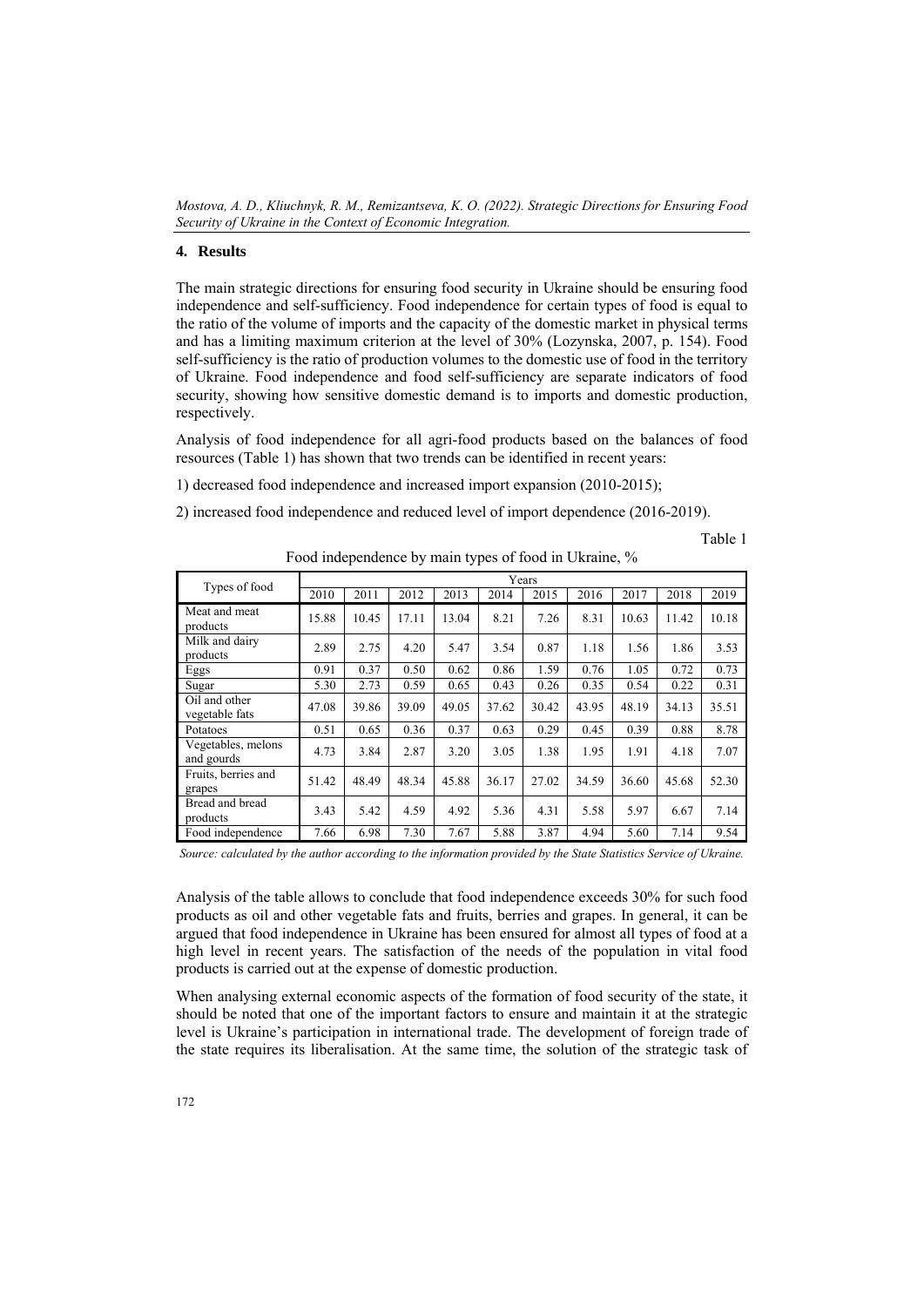ensuring food security in the context of globalisation and reducing trade barriers has led to the fact that Ukraine has become a major importer of food. For certain types of food products, the level of food security has become a threshold. Food imports constitute currently 25-35%, while the share of imports in large cities of the country is about 50-60% (Zalizniuk, 2019, p. 33).

The balance of foreign trade in food using trade balance indicators, defined as the difference in the value of exports and imports of food, and the ratio of imports coverage by exports (balance state index), determined by the ratio of exports of food to imports, shall also be analysed (Lozynska, 2007, p. 120).

The results of the dynamics analysis and the structure of foreign trade in basic food products indicate that the coverage ratio of imports by exports of sugar in 2019 amounted to 62, eggs - 39.6, bread and bread products – 199.1, butter and other vegetable fats – 26.6, milk and dairy products  $-1.8$  (Table 2).

| ٠ |  |
|---|--|

|                                     | Trade balance, thousand tons |          |                |                        |                  |        | Import-export coverage ratio |               |                        |          |       |                  |
|-------------------------------------|------------------------------|----------|----------------|------------------------|------------------|--------|------------------------------|---------------|------------------------|----------|-------|------------------|
| Types of food                       | 2014                         | 5<br>201 | $\circ$<br>201 | $\overline{ }$<br>201' | $\infty$<br>2013 | 2019   | 014<br>$\sim$                | $\sim$<br>201 | $\circ$<br>ā<br>$\sim$ | ↽<br>201 | 2018  | 2019             |
| Meat and meat<br>products           | 17                           | 87       | 121            | 118                    | 116              | 226    | 1.1                          | 1.6           | 1.7                    | 1.5      | 1.4   | 1.9              |
| Milk and dairy<br>products          | 170                          | 386      | 329            | 703                    | 627              | 256    | 1.5                          | 5.9           | 4.1                    | 6.3      | 4.5   | 1.8              |
| Eggs                                | 140                          | 115      | 107            | 148                    | 182              | 193    | 21.0                         | 11.5          | 22.4                   | 22.1     | 46.5  | 39.6             |
| Sugar                               | 33                           | 149      | 500            | 610                    | 591              | 244    | 5.7                          | 38.3          | 101.0                  | 88.1     | 198.0 | 62.0             |
| Oil and other<br>vegetable fats     | 4355                         | 4093     | 4885           | 5749                   | 5727             | 6394   | 20.5                         | 26.6          | 23.3                   | 25.1     | 23.1  | 26.6             |
| Potatoes                            | $-23$                        | $-2$     | $-22$          | -6                     | -6               | $-272$ | 0.4                          | 0.9           | 0.2                    | 0.8      | 0.8   | 0.0 <sub>1</sub> |
| Vegetables,<br>melons and<br>gourds | 69                           | 117      | 88             | 315                    | 246              | $-29$  | 1.3                          | 2.2           | 1.6                    | 3.4      | 2.3   | 0.9              |
| Fruits, berries<br>and grapes       | $-506$                       | $-264$   | $-449$         | $-528$                 | $-547$           | $-619$ | 0.4                          | 0.6           | 0.4                    | 0.4      | 0.4   | 0.4              |
| Bread and<br>bread products         | 33160                        | 38148    | 41211          | 42244                  | 42660            | 57634  | 127.1                        | 201.8         | 172.7                  | 166.7    | 153.4 | 199.1            |

Food foreign trade balance in Ukraine

*Source: calculated by the author according to the information provided by the (State Statistics Service of Ukraine).* 

The analysis of the independence of the food market is key in Ukraine's foreign trade in food, since, based on the results of calculations of its criteria, legal restrictions on the export and import of food or other restrictions on ensuring food security have been introduced without violating the international legal obligations of the state, in particular the WTO rules (Zalizniuk, 2019, p. 34).

Approbation of the developed methodology for assessing the stability of the food market for 2010-2019 has shown that there is a low level of stability in the production of sugar (67.8%), butter and other vegetable fats (64%), bread and bread products (65.2%) during the researched period.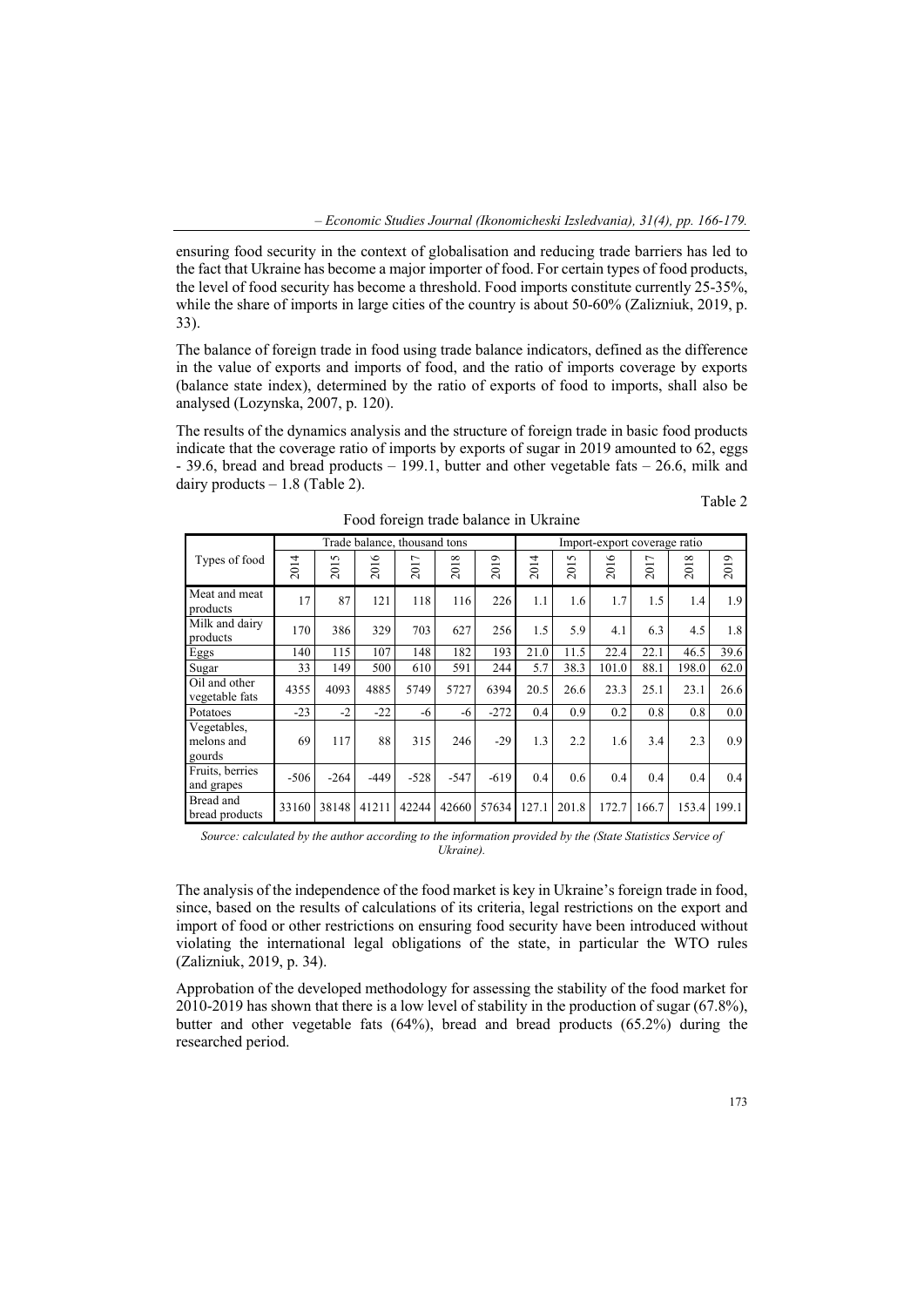The level of threat to food security due to the shortage turned out to be the most threatening for meat and meat products  $(-41.4\%)$ , milk and dairy products  $(-42.1\%)$ , sugar  $(-24.3\%)$ , fruits, berries and grapes (-45.5%) (Table 3). This means that, for the specified types of food, on average, there was a shortage of domestic production volumes compared to consumption volumes over the period.

Table 3

Stability of the agri-food market of Ukraine for the main types of food and the level of food security threat in 2010-2019

| Types of food                 | Sustainability ratio of food<br>production, % | Level of threat to food security<br>due to deficit, % |
|-------------------------------|-----------------------------------------------|-------------------------------------------------------|
| Meat and meat products        | 89.6                                          | $-41.4$                                               |
| Milk and dairy products       | 90.0                                          | $-42.1$                                               |
| Eggs                          | 86.6                                          | 18.5                                                  |
| Sugar                         | 67.8                                          | $-24.3$                                               |
| Oil and other vegetable fats  | 64.0                                          | 443.1                                                 |
| Potatoes                      | 85.1                                          | 243.4                                                 |
| Vegetables, melons and gourds | 87.9                                          | 25.5                                                  |
| Fruits, berries and grapes    | 85.3                                          | $-45.5$                                               |
| Bread and bread products      | 65.2                                          | 785.2                                                 |

*Source: calculated by the author according to the information provided by the State Statistics Service of Ukraine.* 

Table 4 shows the results of assessing the effective demand of the population and the balance of supply and demand in accordance with the actual and potential values of the indicators.

#### Table 4

Actual and potential level of effective demand and balance of the agri-food market of Ukraine in 2010-2019

| Types of food                       | The actual level of<br>effective demand | Potential level of<br>effective demand | The ratio of potential<br>supply and demand | The ratio of actual<br>supply and demand |
|-------------------------------------|-----------------------------------------|----------------------------------------|---------------------------------------------|------------------------------------------|
| Meat and meat<br>products           | 2311                                    | 3 5 1 4                                | 1,53                                        | 1,02                                     |
| Milk and dairy<br>products          | 9138                                    | 16 691                                 | 1,55                                        | 0,84                                     |
| Eggs                                | 736                                     | 736                                    | 0.73                                        | 0.73                                     |
| Sugar                               | 1512                                    | 1669                                   | 0,34                                        | 0,33                                     |
| Oil and other<br>vegetable fats     | 558                                     | 571                                    | 0,03                                        | 0,03                                     |
| Potatoes                            | 6038                                    | 5447                                   | 0.54                                        | 0.60                                     |
| Vegetables,<br>melons and<br>gourds | 7036                                    | 7072                                   | 2,80                                        | 2,78                                     |
| Fruits, berries and<br>grapes       | 2327                                    | 3953                                   | 0.07                                        | 0.04                                     |
| Bread and bread<br>products         | 4738                                    | 4 4 3 6                                | 0.04                                        | 0.04                                     |

*Source: calculated by the author according to the information provided by the State Statistics Service of Ukraine.* 

The analysis has revealed that the potential demand for meat and meat products, milk and dairy products, vegetables and melons and gourds is not balanced in Ukraine, as well as the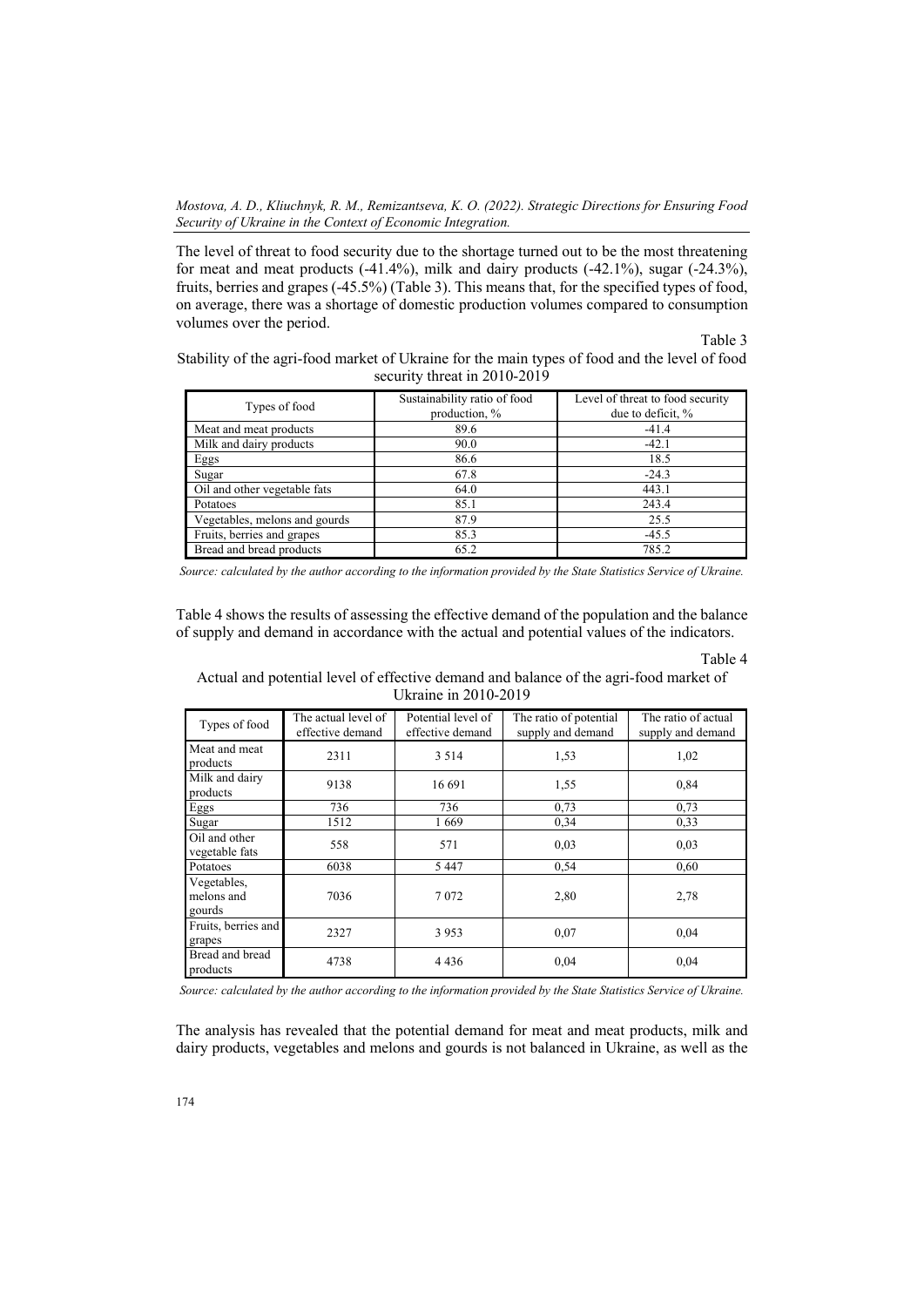actual demand for meat and meat products, vegetables and melons and gourds, since the balance coefficients exceed 1. This means that it is necessary to increase the volume of production of these types of food, or compensation through imports in order to meet the consumer demand of the population.

#### **5. Discussion**

The economic integration provides that it is important to assess and strengthen food selfsufficiency. One of the means for increasing food independence is to increase the volume of domestic production. Analysis of food independence and self-sufficiency in previous years has shown that the potential of the agricultural sector of Ukraine can meet the domestic needs of the state for food. Even the actual share of agri-food imports can be replaced by domestic production. Import-substituting should be primarily food products for final consumption, sold directly to the population through a network of retail trade enterprises. At the same time, it is necessary to replace imported raw materials with Ukrainian counterparts at equal price and of the same quality. Imports of commodities, without which domestic food production is unprofitable or impossible, should be carried out with a minimum processing degree in order to create maximum value-added within the state. It is necessary to establish priority sectors in terms of import substitution, as well as constant monitoring of imports and sales of imported food products in the domestic market.

The analysis conducted has revealed that meat products, fish products, fruits, berries, grapes and the like have the greatest potential for domestic production. State support is carried out through the application of tariff and non-tariff protection mechanisms at the maximum level permitted by agreements with the WTO and the attraction of investments for the modernisation and development of strategically important sectors of the agricultural sector (beet growing, vegetable growing, livestock, fish farming, sugar production and others).

An important strategic task in the context of integration into the international economy is to improve the commodity structure of Ukrainian exports. It is predominantly of raw material nature with a large share of crop production. Significant volumes of agricultural raw materials are exported to the EU countries, then processed at foreign enterprises and imported into Ukraine in the form of finished products. Ensuring food security requires an increase in the volume of products processing by domestic food industry enterprises and in the export of products with higher added value. Now the investment climate within Ukraine does not facilitate international capital import. The main strategic directions for its improvement should be the trade policy mechanisms, stimulation of the joint ventures creation and joint investment projects development with the EU in the trade and economic sphere (Ostashko, 2016).

The strategic direction to ensure food security in the context of Ukraine's integration into the world economy should be the improvement and development of the food quality and safety control system.

The EU-Ukraine Association Agreement prescribes that the state has pledged to create conditions for the development of trade and economic relations with the aim of stage-by-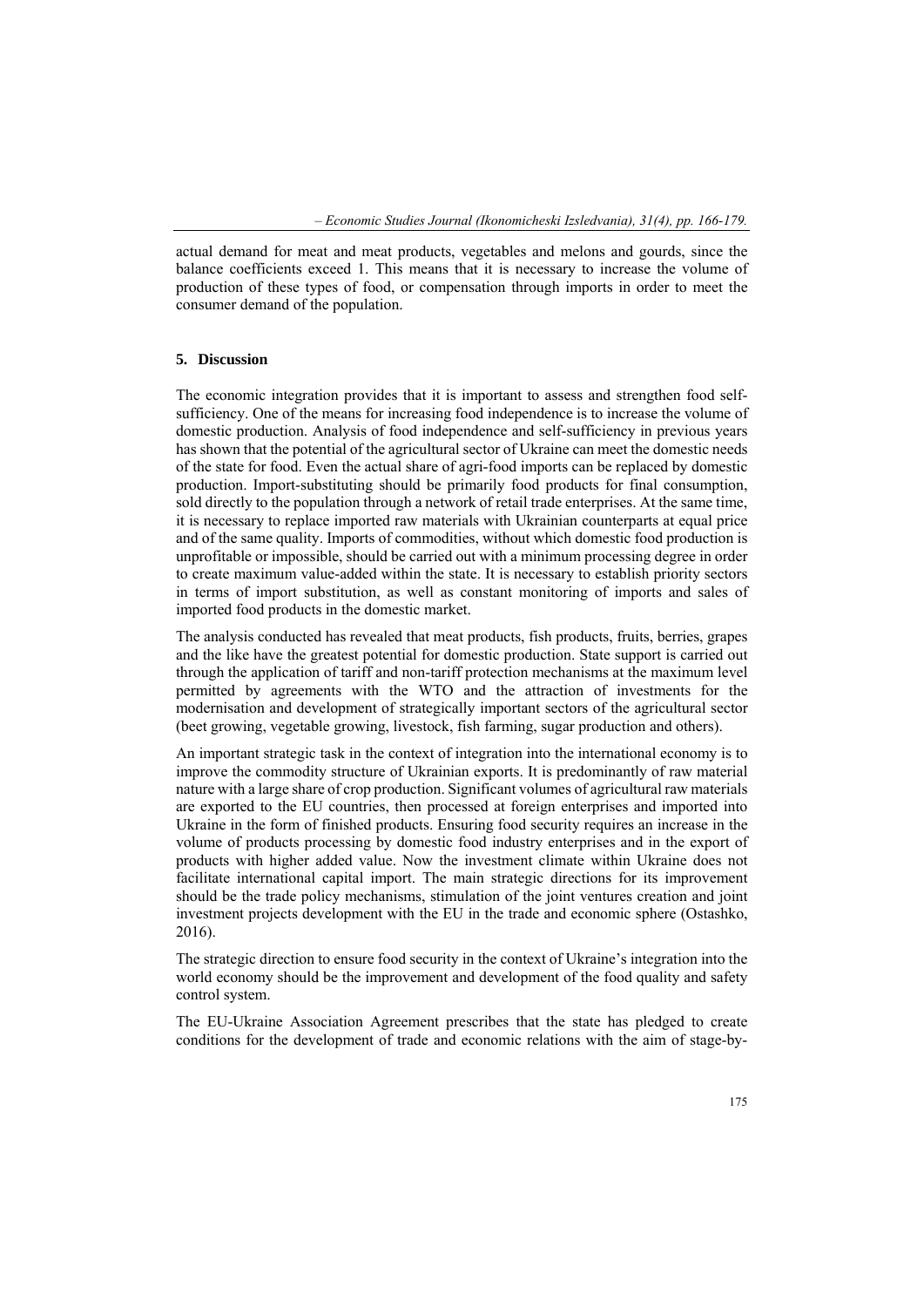stage integration of Ukraine to the EU market through a free trade zone, accelerate economic reform based on market principles and adapt legislation in the food sector to EU legal norms. The State Service of Ukraine for Food Safety and Consumer Protection has been established in response to the requirements established.

Sanitary and phytosanitary measures are aimed at protecting consumers, animals and plants from pathogens and pests (hazardous organisms) that may be found in goods imported. The WTO rules prescribe that a state has the right to create its own system of protection, which shall be scientifically well-founded, based on international standards and recommendations and not contain hidden obstacles to food imports (Agrarian and rural development, 2018, p. 106). Ukraine shall adapt more than 250 EU acts into national legislation in such areas as state control in the field of sanitary and phytosanitary measures, food and feed safety, animal health and welfare, plant health, etc., in accordance with the action plan for the implementation of the Association Agreement in the field of sanitary and phytosanitary measures by the end of 2021 (Ostashko, 2016).

A European model of the food safety and quality assurance system has been introduced in Ukraine in order to achieve the objectives set at the legislative level (Ostashko, 2016).

A clear and transparent system of registration of certification bodies, market operators and organic seeds has been introduced, a mechanism of state control (supervision) over the activities of subjects of the organic market has been determined and establishes their responsibility for violation of legislation in this area. The procedures for certification of organic production and circulation of organic products have been regulated, and requirements for certification bodies and their functions have been established.

The norms of the current legislation have been adapted to the requirements of the EU in the field of trade in plants, as well as plant seeds, products derived from plants, fruits and vegetables, and also in the field of animal health and welfare, private veterinary practice, the circulation of veterinary drugs (Candel et al., 2014).

A large-scale work has been carried out in the direction of Ukraine's integration into the EU economy, aimed at developing the regulatory framework and its adaptation to international standards in order to ensure food security of the state by ensuring the safety and quality of agricultural products and food.

An important strategic direction to ensure food security is strengthening the competitive position of Ukraine in the international food market and using the opportunities of the Free Trade Zone with the EU for the development of domestic exports.

Thus, ensuring food security in the context of integration into the world economy, including the EU economy, requires Ukraine to take both justified measures to reduce imports of goods, the production of which is more expedient within the country, and to make an increase in exports to EU countries in order to strengthen the role of the state in the world markets and ensure global food security. To increase exports, it is necessary to increase quotas for dutyfree import into the EU of goods produced primarily or at least partially by small and medium-sized producers (honey, mushrooms, processed tomatoes, grape and apple juice, etc.). It is necessary to promote these products in the EU markets under their own brands, which will allow them to be sold at a price favourable for export outside of zero-tariff quotas.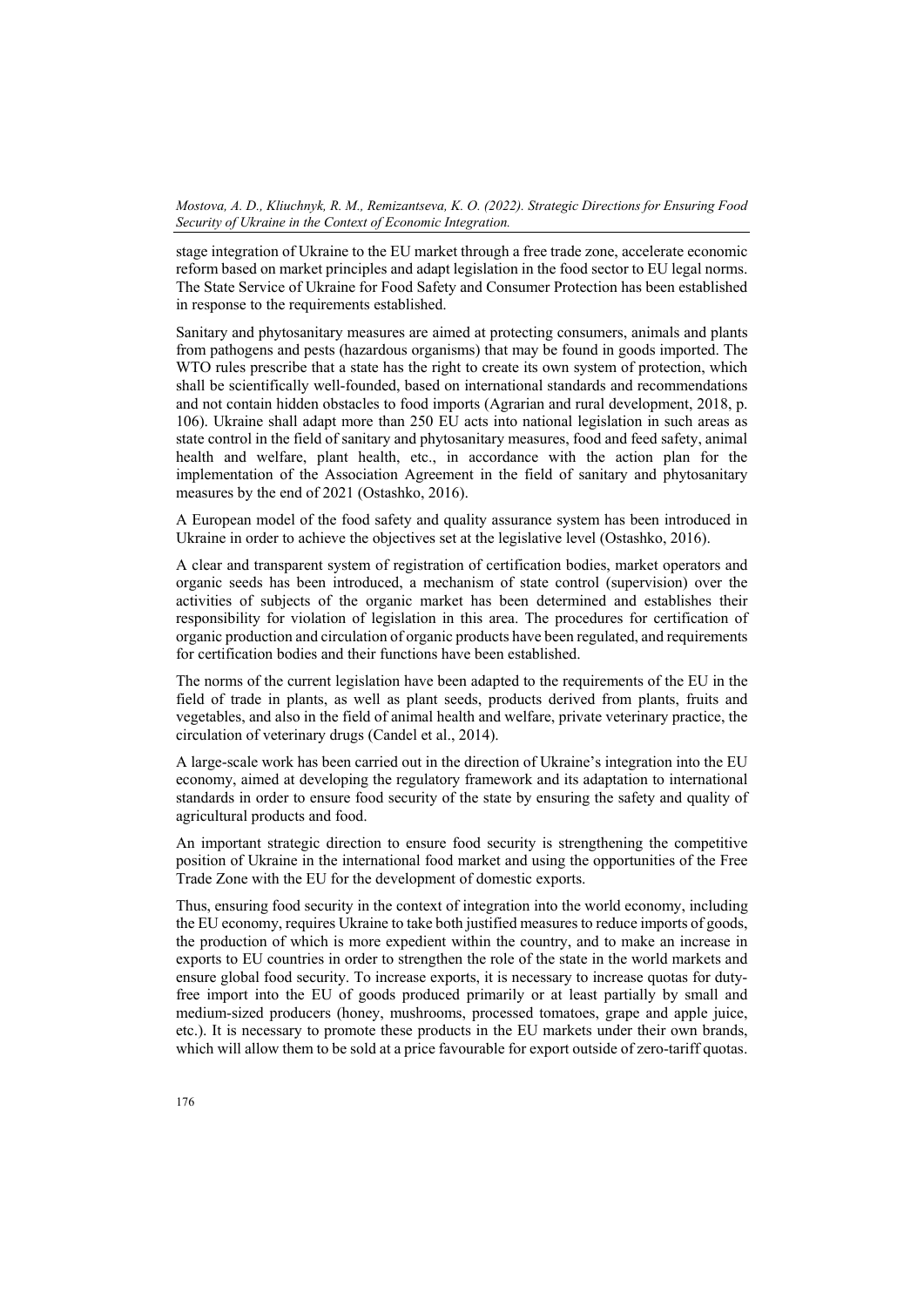*– Economic Studies Journal (Ikonomicheski Izsledvania), 31(4), pp. 166-179.* 

Strengthening the role of Ukraine in solving the world food problem lies in the implementation of mechanisms for increasing the competitiveness of domestic goods in international markets and increasing food exports. Government regulatory mechanisms should be flexible enough to protect domestic producers and at the same time comply with WTO requirements, in particular when applying protective measures such as duties and import tariffs on food. It is also necessary to strengthen state control over monitoring the balance of food to prevent losses from export restrictions.

Strengthening the food security of the state based on the protection of the internal market is based on a system of mechanisms for integrating the agricultural and food sectors and the domestic market of agricultural products and food into the global economic system and adapt the means of quality control and safety of products and food to the international standards.

Ensuring Ukraine's national interests in the international agricultural market and food independence requires the creation of an optimal structure for export-import operations. For this, within the framework of the food security and implementation strategy, it is necessary to continuously monitor the dynamics and structure of imports, track and analyse important export-oriented goods and establish indicative indicators for limiting their imports, and adopt the national concept of food independence as a component of the state food security strategy.

The system of strategic priorities for ensuring food security of the state is subject to a common strategic goal – strengthening the food independence of Ukraine through the mechanisms of protecting the domestic agri-food market and strengthening the international position in solving the global food problem, maximising the potential of domestic agroindustrial production. As a result, this makes it possible to take into account external and internal threats to food security within the context of intensification and deepening of economic integration processes and substantiate the appropriate mechanisms for the formation and implementation of a food security strategy in order to most effectively use the internal potential and obtain strategic advantages from foreign trade and interstate cooperation in the food sector.

### **6. Conclusions**

Achieving the stability and balance of the agri-food market in terms of supply and demand is a priority for ensuring food security and an adequate level of food consumption by the population. Methodological provisions have been developed to assess the stability of the agrifood market based on a system of indicators of production stability, the magnitude of food shortages, and the level of effective demand and balance. Based on the calculations, it has been found that there is a low level of sustainability in the production of sugar (67.8%), butter and other vegetable fats (64%), bread and bread products (65.2%) in 2010-2019. The level of threat to food security due to a deficit in domestic production turned out to be the most threatening for meat and meat products (41.4%), milk and dairy products (42.1%), sugar (24.3%), fruits, berries and grapes (45.5%). Therefore, in order to meet consumer demand, it is necessary to increase the production of these types of food or to compensate for them through imports, which threatens food independence in the long term and will contribute to the further degradation of agro-industrial production.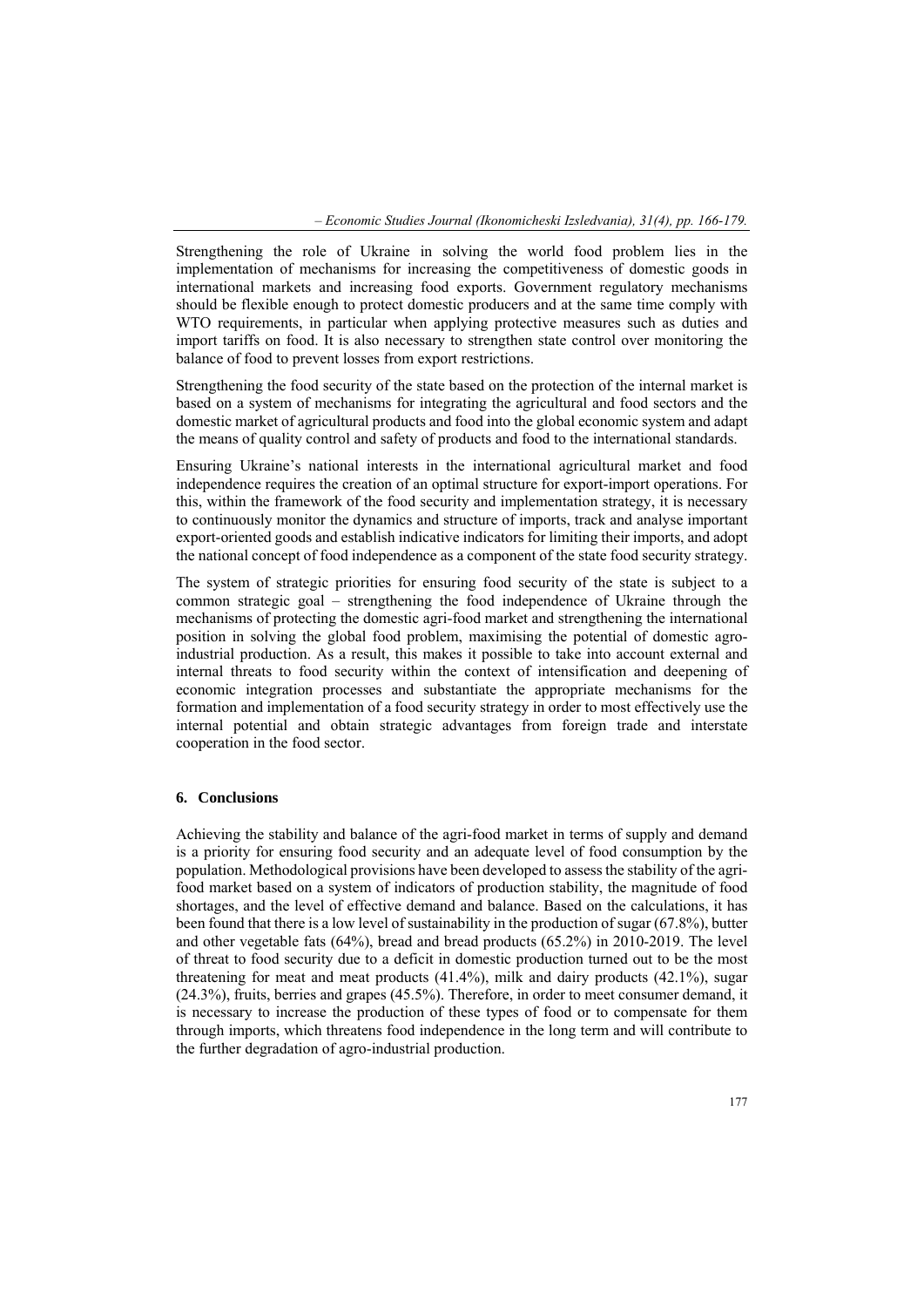The strategic directions for ensuring the food security of the state in the context of Ukraine's integration into the world economy is the improvement and development of the system of control over the quality and safety of agricultural products and food in accordance with international standards, increasing food independence and self-sufficiency in products with a high rate of surplus-value, strengthening the role of Ukraine in ensuring international food security and increasing exports of food and organic agricultural products. To do this, it is necessary to harmonise the regulatory framework in accordance with the requirements of the WTO and the EU in the areas of product quality and safety, consumer protection, conduct a mandatory and regular audit of food industry enterprises for compliance with safety and quality standards, as well as strengthen control over the imported products.

It is reasonable to ensure food independence and self-sufficiency through mechanisms for protecting the internal market based on import restrictions, government incentives for the production of certain types of food products, the use of the mechanism of tariff quotas within the framework of bilateral trade agreements, bans and restrictions on imports based on sanitary and phytosanitary measures. In addition, the strategic directions for increasing the role of Ukraine in international food security are an increase in quotas for food imports to the EU member states, the development of external sales markets for Ukrainian exporters, government stimulation of exports and the participation of small and medium-sized businesses in it.

#### **References**

- Aiyar, A., Pingali, P. (2020). Pandemics and food systems towards a proactive food safety approach to disease prevention & management, 12, 4, pp. 749-756.
- Béné, C. (2020): Resilience of local food systems and links to food security. A review of some important concepts in the context of COVID-19 and other shocks, 12, 4, pp. 805-822.
- Borodina, O. M., Shubravska, O. V. (2018). Agrarian and rural development for the growth and renewal of the Ukrainian economy: a scientific report. Kyiv, 152 p.
- Candel, J. L., Breeman, G. E., Stiller, S. J., Termeer, J. A. M. (2014). Disentangling the consensus frame of food security: The case of the EU Common Agricultural Policy reform debate. – Food Policy, 44, pp. 47-58.
- Candel, J., Daugbjerg, C. (2020). Overcoming the dependent variable problem in studying food policy, 12, 1, pp. 169-178.
- Conway, G., Barber, E. (1990). After the Green Revolution. Sustainable Agriculture for Development. London: Earthscan Publication Ltd., 205 р.
- Declaration of the world summit on food security (2009): Rome, 16-18 November. [online] Available at: <http://www.fao.org/fileadmin/templates/wsfs/Summit/Docs/Declaration/WSFS09\_Draft\_Declaration.pd f> [Accessed in 20 February 2021].
- FAO. (1996). Rome Declaration of World Food Security and World Food Summit Plan of Action. Retrieved from: http://www.fao.org/3/w3613e/w3613e00.htm (Accessed in 20 August 2019).
- International Covenant on Economic, Social and Cultural Rights. Adopted and opened for signature, ratification and accession by General Assembly resolution 2200A (XXI) of 16 December 1966. [online] Available at: <https://www.ohchr.org/en/professionalinterest/pages/cescr.aspx> [Accessed in 20 February 2021].
- Keane, M. (2016). O'Connor D. Agricultural Policy Schemes : European Union's Common Agricultural Policy. Reference Module in Food Science*.* Oxford: Elsevier, pp. 1-6.

Lozynska, T. M. (2007). National food market in the context of globalisation: a monograph. Kharkiv: Master, 272p. Mostova, A. D. (2019). Foreign experience of food security state regulation. Scientific Bulletin of Uzhhorod

National University. – Series "International Economic Relations and the World Economy", 26, 2, pp. 7-14. Ostashko, T. O. (2016). Opportunities and restrictions on exports of agricultural goods in the area of EU tariff quotas. – Strategic priorities. Series: Economics, 1, pp. 99-105.

Peacock, KW (2012). Food security. New York : Facts On File, USA.